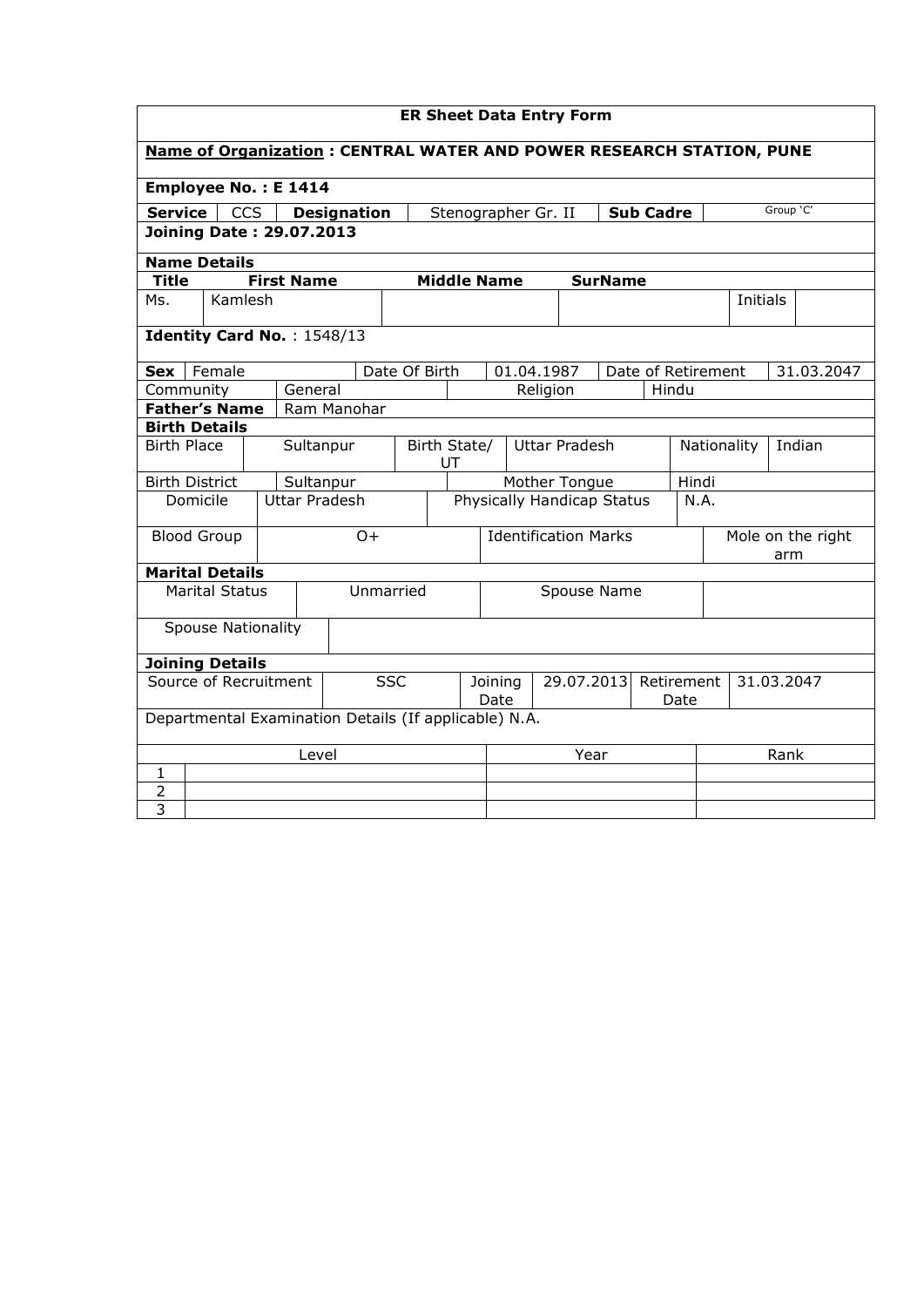| Remarks (if any)            |                  |             |              |              |  |  |  |  |  |  |  |
|-----------------------------|------------------|-------------|--------------|--------------|--|--|--|--|--|--|--|
| Languages known             |                  |             |              |              |  |  |  |  |  |  |  |
|                             | Name of Language | <b>Read</b> | <b>Write</b> | <b>Speak</b> |  |  |  |  |  |  |  |
| Indian Languages 1<br>Known | Hindi            | Yes         | Yes          | Yes          |  |  |  |  |  |  |  |
| $\overline{2}$              |                  |             |              |              |  |  |  |  |  |  |  |
| $\overline{3}$              |                  |             |              |              |  |  |  |  |  |  |  |
| $\overline{4}$              |                  |             |              |              |  |  |  |  |  |  |  |
| 5                           |                  |             |              |              |  |  |  |  |  |  |  |
|                             |                  |             |              |              |  |  |  |  |  |  |  |
| Foreign Languages<br>Known  | English          | Yes         | Yes          | Yes          |  |  |  |  |  |  |  |
| $\overline{2}$              |                  |             |              |              |  |  |  |  |  |  |  |
| 3                           |                  |             |              |              |  |  |  |  |  |  |  |

## Details of deputation (if applicable) N.A.

| Name of the Office | Post held at that<br>time in parent office | Name of post<br>(selected for<br>deputation | Period of deputation |      |  |
|--------------------|--------------------------------------------|---------------------------------------------|----------------------|------|--|
|                    |                                            |                                             | Since                | From |  |
|                    |                                            |                                             |                      |      |  |

Details of Foreign Visit N.A.

| SI.<br>No. | Place of Visit | Date of<br>visit | Post held at<br>that time | Whether it<br>is a<br>personal or<br>official visit | Details of visit |
|------------|----------------|------------------|---------------------------|-----------------------------------------------------|------------------|
|            |                |                  |                           |                                                     |                  |

Transfer/Posting Detail (if applicable) N.A.

| Period of posting |      |  |  |  |  |  |  |
|-------------------|------|--|--|--|--|--|--|
| Since             | From |  |  |  |  |  |  |
|                   |      |  |  |  |  |  |  |
|                   |      |  |  |  |  |  |  |
|                   |      |  |  |  |  |  |  |
|                   |      |  |  |  |  |  |  |
|                   |      |  |  |  |  |  |  |